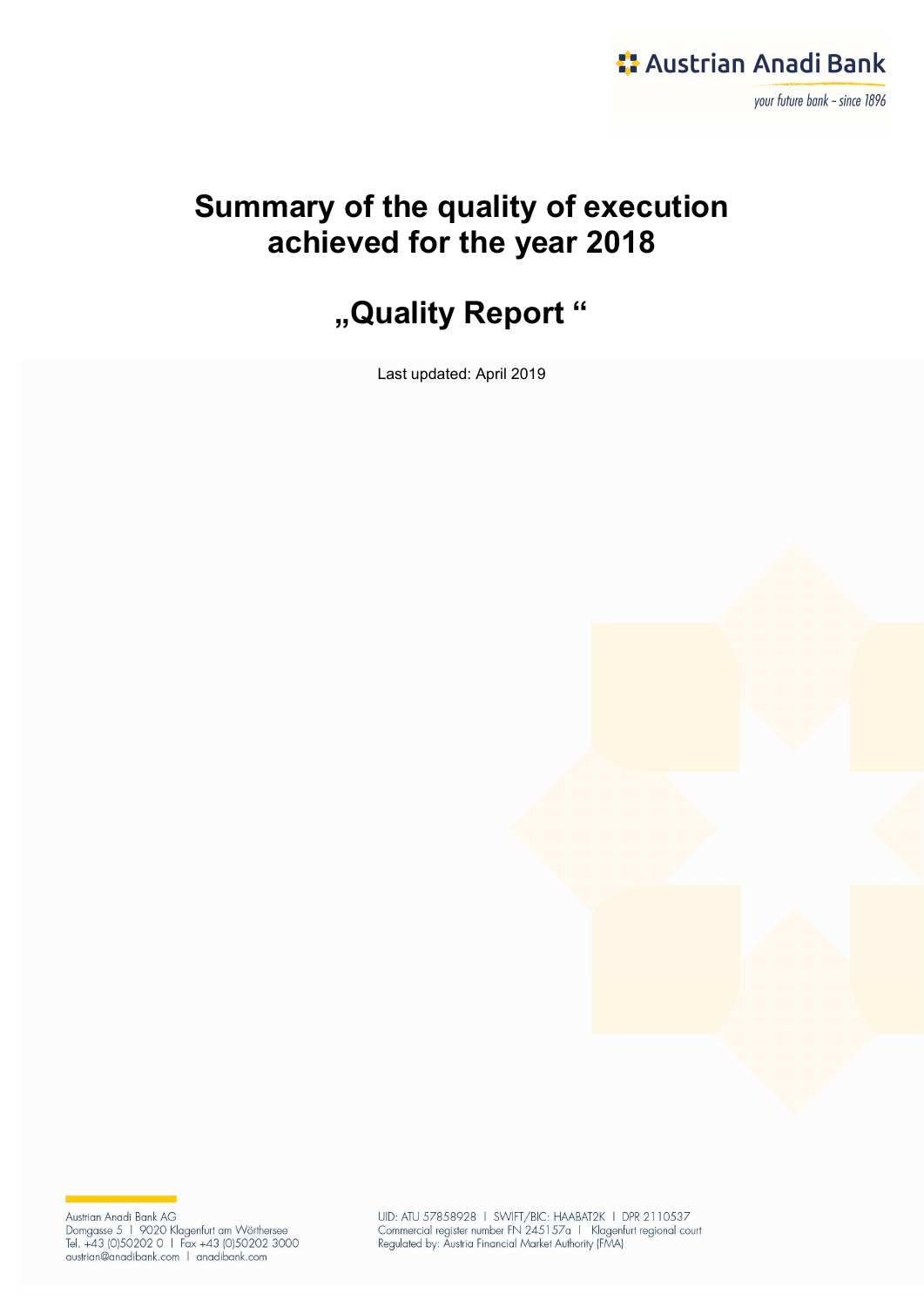#### Introduction

Article 3 of Commission Delegated Regulation 3337 C (2016) supplementing Directive 2014/65/EU

This document contains, for each class of financial instruments, a summary of the evaluations and conclusions from the monitoring of the quality of execution achieved in regard to the execution venues at which Austrian Anadi Bank AG has executed all client orders for financial instruments in the year ended. Austrian Anadi Bank is obliged by law (specifically, by § 64 (2) of the Austrian Securities Supervision Act (WAG) 2018) to publish, on an annual basis, information concerning the quality of execution of client orders for each class of financial instruments.

The following explanations apply generally for each class of financial instruments, unless any deviations are separately listed in the individual explanation in the case of particular classes of financial instruments.

In 2018, Austrian Anadi Bank AG did not execute any client orders in the SFT (securities financing transactions) class.

#### Explanation on the relative importance of the execution factors Article 3 (3) (a) of Commission Delegated Regulation 3337 C (2016)

In order to achieve the best possible result for its clients, Austrian Anadi Bank AG took into account the overall fee. The overall fee is made up of the price of the financial instrument at an execution venue on the one hand, and the costs associated with the execution of the order on the other hand; these include not only our own fees but also third-party fees such as fees charged by the execution venue, clearing and settlement fees, and all other fees paid to third parties involved in the execution of the order. If, after the overall fee has been taken into account, a client order for financial instruments can still be executed in the best possible way at several execution venues equally, other factors are taken into account in a further stage, in the following order of priority:

- speed
- likelihood of execution and processing
- type and volume
- other aspects

Further information concerning execution policy and the factors for achievement of the best possible result, and the weighting of those factors, can be found in the client information brochure on the EU Directive on Markets in Financial Instruments (MIFID II), which can be accessed on the website of Austrian Anadi Bank AG.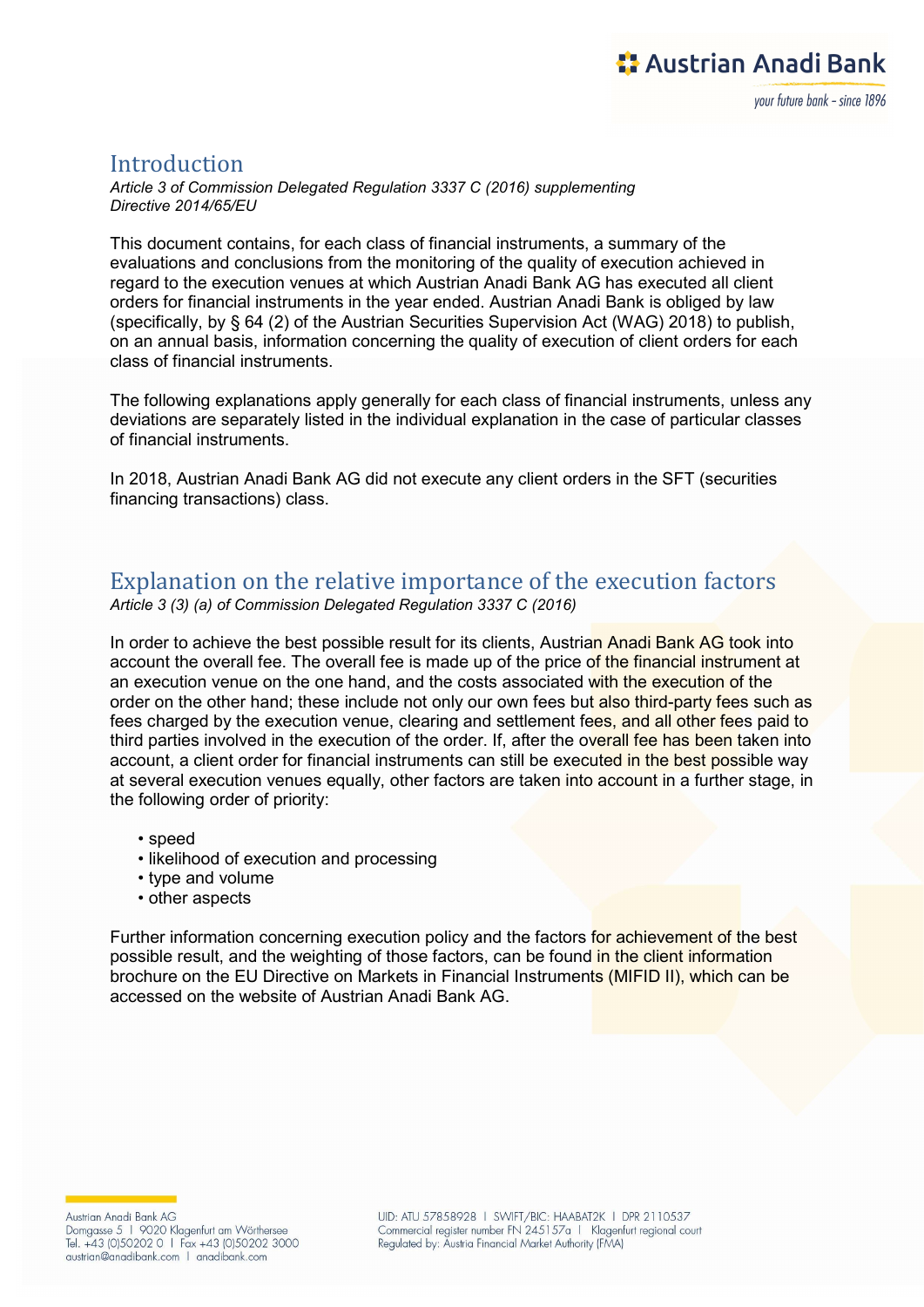vour future bank - since 1896

## Description of any close links, conflicts of interests, and common ownerships with respect to any execution venues used to execute

#### orders

Article 3 (3) (b) of Commission Delegated Regulation 3337 C (2016)

Austrian Anadi Bank AG has specified certain principles for handling conflicts of interests. These are set out in detail in the client information brochure on the EU Directive on Markets in Financial Instruments (MIFID II), which can be accessed on the website of Austrian Anadi Bank AG.

In addition, Austrian Anadi Bank AG states that it has no significant close links with individual execution venues.

### Description of any specific arrangements with any execution venues regarding payments made or received, discounts, rebates or non-monetary benefits received

Article 3 (3) (c) of Commission Delegated Regulation 3337 C (2016)

Austrian Anadi Bank AG does not have any separate agreements with any execution venue. Consequently, there are no payments made or received, discounts, rebates or non-monetary benefits arising therefrom.

#### Explanation of the factors that led to a change in the list of execution venues listed in the fi rm's execution policy, if such a change occurred

Article 3 (3) (d) of Commission Delegated Regulation 3337 C (2016)

There were no changes in the trading venues and investment firms used during the period under review in the 2018 calendar year.

Explanation of how order execution differs according to client categorisation, where the fi rm treats categories of clients differently and where this may affect the order execution

#### arrangements

Article 3 (3) (e) of Commission Delegated Regulation 3337 C (2016)

As a general principle, Austrian Anadi Bank AG deals with the execution of orders for different client categories in the same way. To a small extent, in consideration of the factor "type and volume", there may be differences regarding the execution venue based on the characteristics of the client order, in order to achieve the best possible result for the client on the basis of the type and volume of the order.